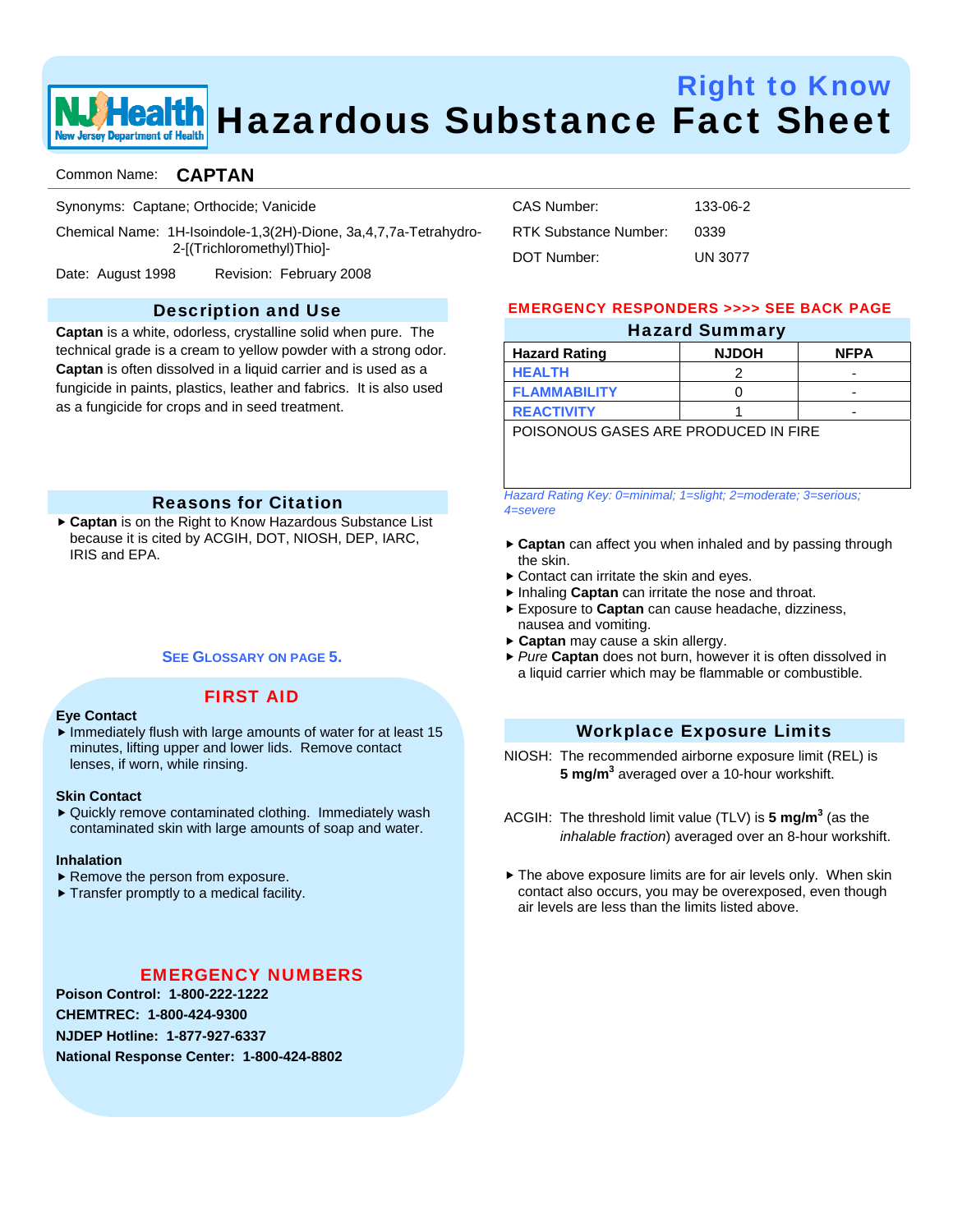## Determining Your Exposure

- Read the product manufacturer's Material Safety Data Sheet (MSDS) and the label to determine product ingredients and important safety and health information about the product mixture.
- $\blacktriangleright$  For each individual hazardous ingredient, read the New Jersey Department of Health Hazardous Substance Fact Sheet, available on the RTK website (www.nj.gov/health/eoh/rtkweb) or in your facility's RTK Central File or Hazard Communication Standard file.
- $\blacktriangleright$  You have a right to this information under the New Jersey Worker and Community Right to Know Act, the Public Employees Occupational Safety and Health (PEOSH) Act if you are a public worker in New Jersey, and under the federal Occupational Safety and Health Act (OSHA) if you are a private worker.
- ▶ The New Jersey Right to Know Act requires most employers to label chemicals in the workplace and requires public employers to provide their employees with information concerning chemical hazards and controls. The federal OSHA Hazard Communication Standard (29 CFR 1910.1200) and the PEOSH Hazard Communication Standard (N.J.A.C. 12:100-7) require private employers to provide similar information and training to their employees.

This Fact Sheet is a summary of available information regarding the health hazards that may result from exposure. Duration of exposure, concentration of the substance and other factors will affect your susceptibility to any of the potential effects described below.

## Health Hazard Information

#### **Acute Health Effects**

The following acute (short-term) health effects may occur immediately or shortly after exposure to **Captan**:

- $\triangleright$  Contact can irritate the skin and eves.
- **F** Inhaling **Captan** can irritate the nose and throat.
- ► Exposure to **Captan** can cause headache, dizziness, nausea and vomiting.

#### **Chronic Health Effects**

The following chronic (long-term) health effects can occur at some time after exposure to **Captan** and can last for months or years:

#### *Cancer Hazard*

- ▶ While **Captan** has been tested, it is not classifiable as to its potential to cause cancer.
- ▶ Captan may cause mutations (genetic changes).

#### *Reproductive Hazard*

**Figure 12** There is limited evidence that **Captan** is a teratogen in animals. Until further testing has been done, it should be treated as a possible teratogen in humans.

#### *Other Effects*

► **Captan** may cause a skin allergy. If allergy develops, very low future exposure can cause itching and a skin rash.

## Medical

#### **Medical Testing**

If symptoms develop or overexposure is suspected, the following is recommended:

 $\blacktriangleright$  Evaluation by a qualified allergist can help diagnose skin allergy.

Any evaluation should include a careful history of past and present symptoms with an exam. Medical tests that look for damage already done are not a substitute for controlling exposure.

Request copies of your medical testing. You have a legal right to this information under the OSHA Access to Employee Exposure and Medical Records Standard (29 CFR 1910.1020).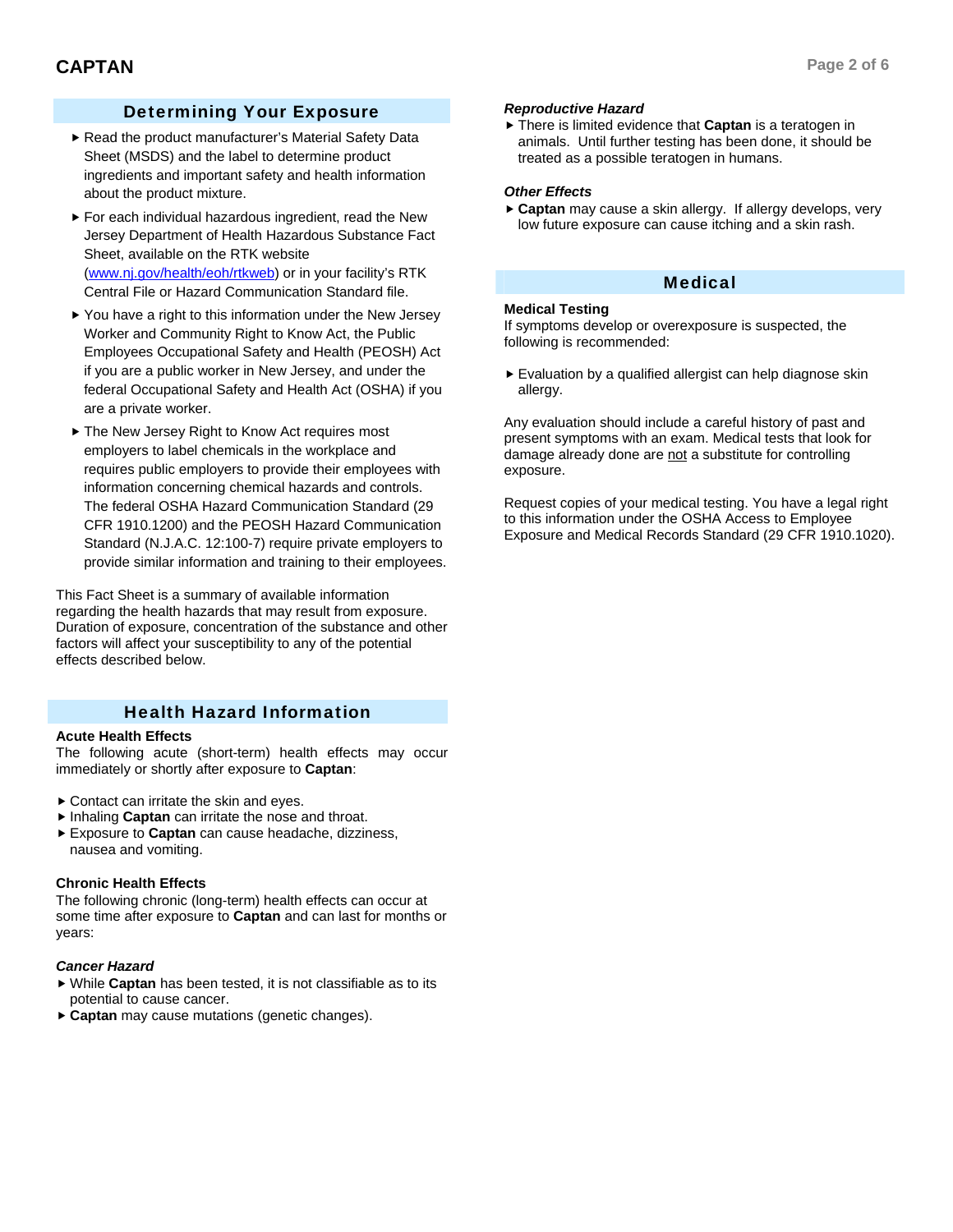## Workplace Controls and Practices

Very toxic chemicals, or those that are reproductive hazards or sensitizers, require expert advice on control measures if a less toxic chemical cannot be substituted. Control measures include: (1) enclosing chemical processes for severely irritating and corrosive chemicals, (2) using local exhaust ventilation for chemicals that may be harmful with a single exposure, and (3) using general ventilation to control exposures to skin and eye irritants. For further information on workplace controls, consult the NIOSH document on Control Banding at www.cdc.gov/niosh/topics/ctrlbanding/.

The following work practices are also recommended:

- $\blacktriangleright$  Label process containers.
- $\blacktriangleright$  Provide employees with hazard information and training.
- $\blacktriangleright$  Monitor airborne chemical concentrations.
- $\blacktriangleright$  Use engineering controls if concentrations exceed recommended exposure levels.
- $\blacktriangleright$  Provide eye wash fountains and emergency showers.
- $\blacktriangleright$  Wash or shower if skin comes in contact with a hazardous material.
- $\blacktriangleright$  Always wash at the end of the workshift.
- $\triangleright$  Change into clean clothing if clothing becomes contaminated.
- $\triangleright$  Do not take contaminated clothing home.
- $\triangleright$  Get special training to wash contaminated clothing.
- $\triangleright$  Do not eat, smoke, or drink in areas where chemicals are being handled, processed or stored.
- $\blacktriangleright$  Wash hands carefully before eating, smoking, drinking, applying cosmetics or using the toilet.

#### Personal Protective Equipment

The OSHA Personal Protective Equipment Standard (29 CFR 1910.132) requires employers to determine the appropriate personal protective equipment for each hazard and to train employees on how and when to use protective equipment.

The following recommendations are only guidelines and may not apply to every situation.

#### **Gloves and Clothing**

- ▶ Avoid skin contact with **Captan**. Wear personal protective equipment made from material which can not be permeated or degraded by this substance. Safety equipment suppliers and manufacturers can provide recommendations on the most protective glove and clothing material for your operation.
- f Safety equipment manufacturers recommend *Rubber* and *Nitrile* for gloves and DuPont *Tyvek®* as a protective material for *solid* **Captan**.
- $\blacktriangleright$  All protective clothing (suits, gloves, footwear, headgear) should be clean, available each day, and put on before work.

#### **Eye Protection**

- $\blacktriangleright$  Wear eye protection with side shields or goggles.
- $\blacktriangleright$  Wear indirect-vent, impact and splash resistant goggles when working with liquid formulations.
- $\blacktriangleright$  Wear a face shield along with goggles when working with corrosive, highly irritating or toxic substances.
- $\triangleright$  Do not wear contact lenses when working with this substance.

#### **Respiratory Protection**

*Improper use of respirators is dangerous.* Respirators should only be used if the employer has implemented a written program that takes into account workplace conditions, requirements for worker training, respirator fit testing, and medical exams, as described in the OSHA Respiratory Protection Standard (29 CFR 1910.134).

- $\blacktriangleright$  For field applications check with your supervisor and your safety equipment supplier regarding the appropriate respiratory equipment.
- $\triangleright$  Where the potential exists for exposure over **5 mg/m<sup>3</sup>**, use a NIOSH approved respirator with an organic vapor cartridge and particulate prefilters. Increased protection is obtained from full facepiece powered-air purifying respirators.
- $\blacktriangleright$  Leave the area immediately if (1) while wearing a filter or cartridge respirator you can smell, taste, or otherwise detect **Captan**, (2) while wearing particulate filters abnormal resistance to breathing is experienced, or (3) eye irritation occurs while wearing a full facepiece respirator. Check to make sure the respirator-to-face seal is still good. If it is, replace the filter or cartridge. If the seal is no longer good, you may need a new respirator.
- $\triangleright$  Consider all potential sources of exposure in your workplace. You may need a combination of filters, prefilters or cartridges to protect against different forms of a chemical (such as vapor and mist) or against a mixture of chemicals.
- ▶ Where the potential exists for exposure over **50 mg/m<sup>3</sup>**, use a NIOSH approved supplied-air respirator with a full facepiece operated in a pressure-demand or other positivepressure mode. For increased protection use in combination with an auxiliary self-contained breathing apparatus operated in a pressure-demand or other positive-pressure mode.

### Fire Hazards

If employees are expected to fight fires, they must be trained and equipped as stated in the OSHA Fire Brigades Standard (29 CFR 1910.156).

- ▶ *Pure* Captan does not burn, however it is often dissolved in a liquid carrier which may be flammable or combustible.
- $\blacktriangleright$  Use dry chemical, CO<sub>2</sub>, water spray or foam as extinguishing agents
- ▶ POISONOUS GASES ARE PRODUCED IN FIRE, including *Sulfur Oxides, Nitrogen Oxides, Hydrogen Chloride* and *Phosgene*.
- $\blacktriangleright$  Use water spray to keep fire-exposed containers cool.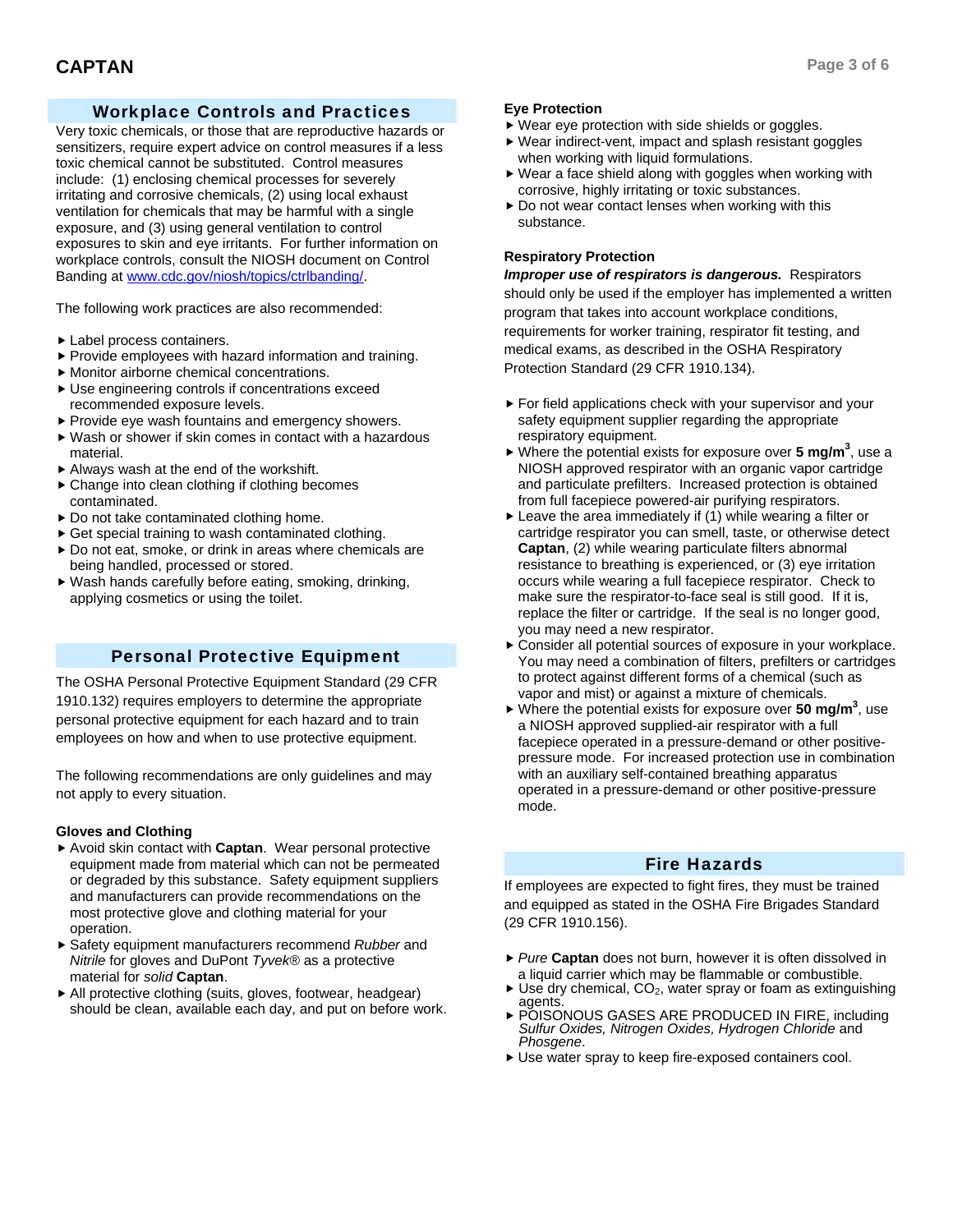## Spills and Emergencies

If employees are required to clean-up spills, they must be properly trained and equipped. The OSHA Hazardous Waste Operations and Emergency Response Standard (29 CFR 1910.120) may apply.

If **Captan** or **Captan** *solution* is spilled or leaked, take the following steps:

- $\blacktriangleright$  Evacuate personnel and secure and control entrance to the area.
- $\blacktriangleright$  Eliminate all ignition sources.
- $\triangleright$  Moisten spilled material first or use a HEPA-filter vacuum for clean-up.
- $\blacktriangleright$  Absorb liquids in vermiculite, dry sand, earth, or a similar material and deposit in sealed containers.
- $\blacktriangleright$  Ventilate and wash area after clean-up is complete.
- It may be necessary to contain and dispose of **Captan** as a HAZARDOUS WASTE. Contact your state Department of Environmental Protection (DEP) or your regional office of the federal Environmental Protection Agency (EPA) for specific recommendations.

## Handling and Storage

Prior to working with **Captan** you should be trained on its proper handling and storage.

- ▶ Captan is not compatible with STRONG ALKALIES (such as LIME); TETRAETHYL PYROPHOSPHATE; OIL SPRAYS; and PARATHION.
- ▶ Captan may react with WATER to form *Hydrogen Chloride gas*.
- **Captan** is corrosive to METALS in the presence of MOISTURE.
- $\triangleright$  Store in tightly closed containers in a cool, well-ventilated area.

## Occupational Health Information Resources

The New Jersey Department of Health offers multiple services in occupational health. These services include providing informational resources, educational materials, public presentations, and industrial hygiene and medical investigations and evaluations.

#### **For more information, please contact:**

 New Jersey Department of Health Right to Know PO Box 368 Trenton, NJ 08625-0368 Phone: 609-984-2202 Fax: 609-984-7407 E-mail: rtk@doh.state.nj.us Web address: http://www.nj.gov/health/eoh/rtkweb

*The Right to Know Hazardous Substance Fact Sheets are not intended to be copied and sold for commercial purposes.*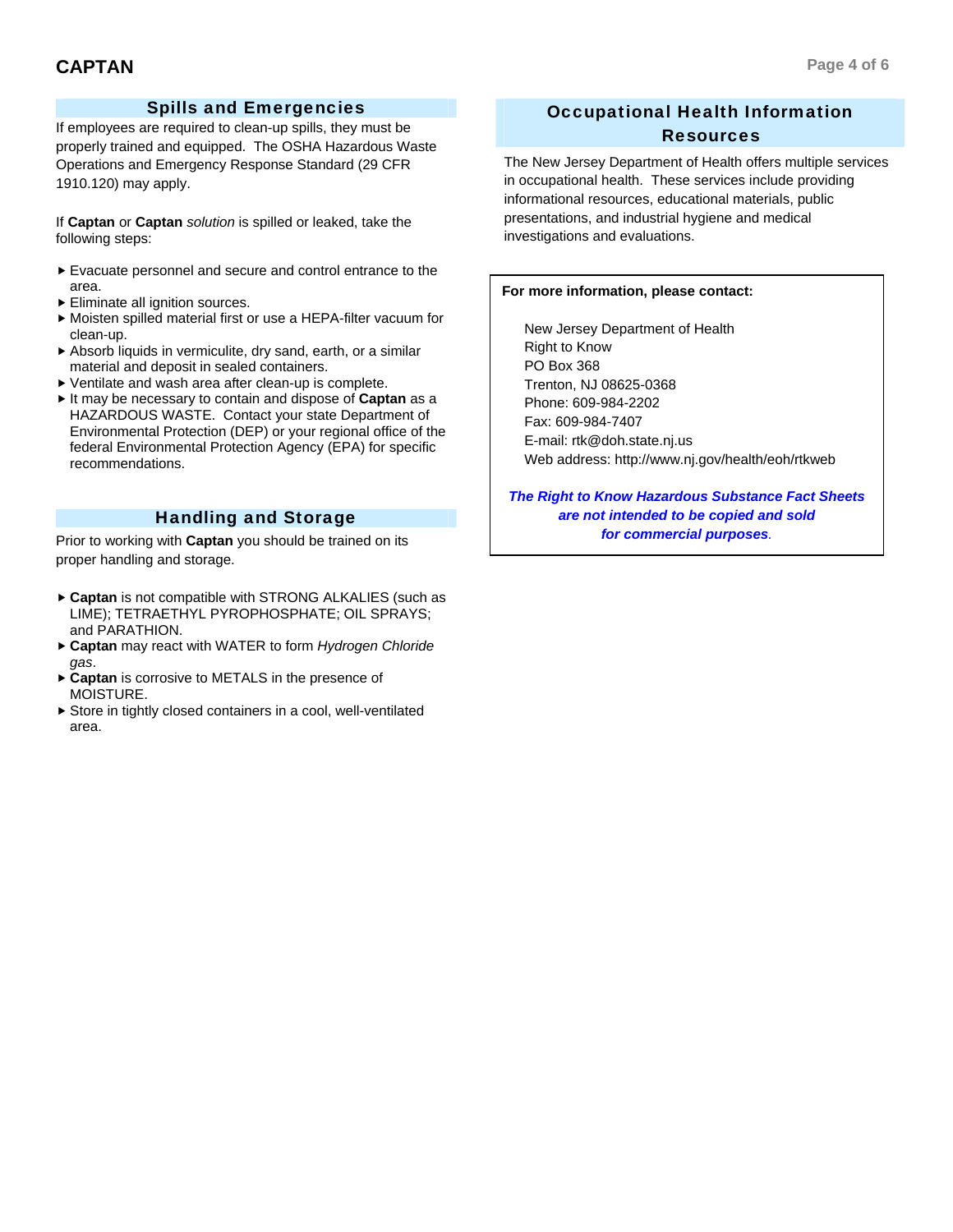#### **GLOSSARY**

**ACGIH** is the American Conference of Governmental Industrial Hygienists. They publish guidelines called Threshold Limit Values (TLVs) for exposure to workplace chemicals.

**Acute Exposure Guideline Levels** (AEGLs) are established by the EPA. They describe the risk to humans resulting from once-in-a lifetime, or rare, exposure to airborne chemicals.

**Boiling point** is the temperature at which a substance can change its physical state from a liquid to a gas.

A **carcinogen** is a substance that causes cancer.

The **CAS number** is unique, identifying number, assigned by the Chemical Abstracts Service, to a specific chemical.

**CFR** is the Code of Federal Regulations, which are the regulations of the United States government.

A **combustible** substance is a solid, liquid or gas that will burn.

A **corrosive** substance is a gas, liquid or solid that causes destruction of human skin or severe corrosion of containers.

**DEP** is the New Jersey Department of Environmental Protection.

**DOT** is the Department of Transportation, the federal agency that regulates the transportation of chemicals.

**EPA** is the Environmental Protection Agency, the federal agency responsible for regulating environmental hazards.

**ERG** is the Emergency Response Guidebook. It is a guide for emergency responders for transportation emergencies involving hazardous substances.

**Emergency Response Planning Guideline** (ERPG) values are intended to provide estimates of concentration ranges where one reasonably might anticipate observing adverse effects.

A **fetus** is an unborn human or animal.

A **flammable** substance is a solid, liquid, vapor or gas that will ignite easily and burn rapidly.

The **flash point** is the temperature at which a liquid or solid gives off vapor that can form a flammable mixture with air.

**IARC** is the International Agency for Research on Cancer, a scientific group.

**Ionization Potential** is the amount of energy needed to remove an electron from an atom or molecule. It is measured in electron volts.

**IRIS** is the Integrated Risk Information System database maintained by federal EPA. The database contains information on human health effects that may result from exposure to various chemicals in the environment.

**LEL** or **Lower Explosive Limit**, is the lowest concentration of a combustible substance (gas or vapor) in the air capable of continuing an explosion.

**mg/m3** means milligrams of a chemical in a cubic meter of air. It is a measure of concentration (weight/volume).

A **mutagen** is a substance that causes mutations. A **mutation** is a change in the genetic material in a body cell. Mutations can lead to birth defects, miscarriages, or cancer.

**NFPA** is the National Fire Protection Association. It classifies substances according to their fire and explosion hazard.

**NIOSH** is the National Institute for Occupational Safety and Health. It tests equipment, evaluates and approves respirators, conducts studies of workplace hazards, and proposes standards to OSHA.

**NTP** is the National Toxicology Program which tests chemicals and reviews evidence for cancer.

**OSHA** is the federal Occupational Safety and Health Administration, which adopts and enforces health and safety standards.

**PEOSHA** is the New Jersey Public Employees Occupational Safety and Health Act, which adopts and enforces health and safety standards in public workplaces.

**Permeated** is the movement of chemicals through protective materials.

**PIH** is a DOT designation for chemicals which are Poison Inhalation Hazards.

**ppm** means parts of a substance per million parts of air. It is a measure of concentration by volume in air.

A **reactive** substance is a solid, liquid or gas that releases energy under certain conditions.

**STEL** is a Short Term Exposure Limit which is usually a 15 minute exposure that should not be exceeded at any time during a work day.

A **teratogen** is a substance that causes birth defects by damaging the fetus.

**UEL** or **Upper Explosive Limit** is the highest concentration in air above which there is too much fuel (gas or vapor) to begin a reaction or explosion.

**Vapor Density** is the ratio of the weight of a given volume of one gas to the weight of another (usually *Hydrogen*), at the same temperature and pressure.

The **vapor pressure** is a measure of how readily a liquid or a solid mixes with air at its surface. A higher vapor pressure indicates a higher concentration of the substance in air and therefore increases the likelihood of breathing it in.